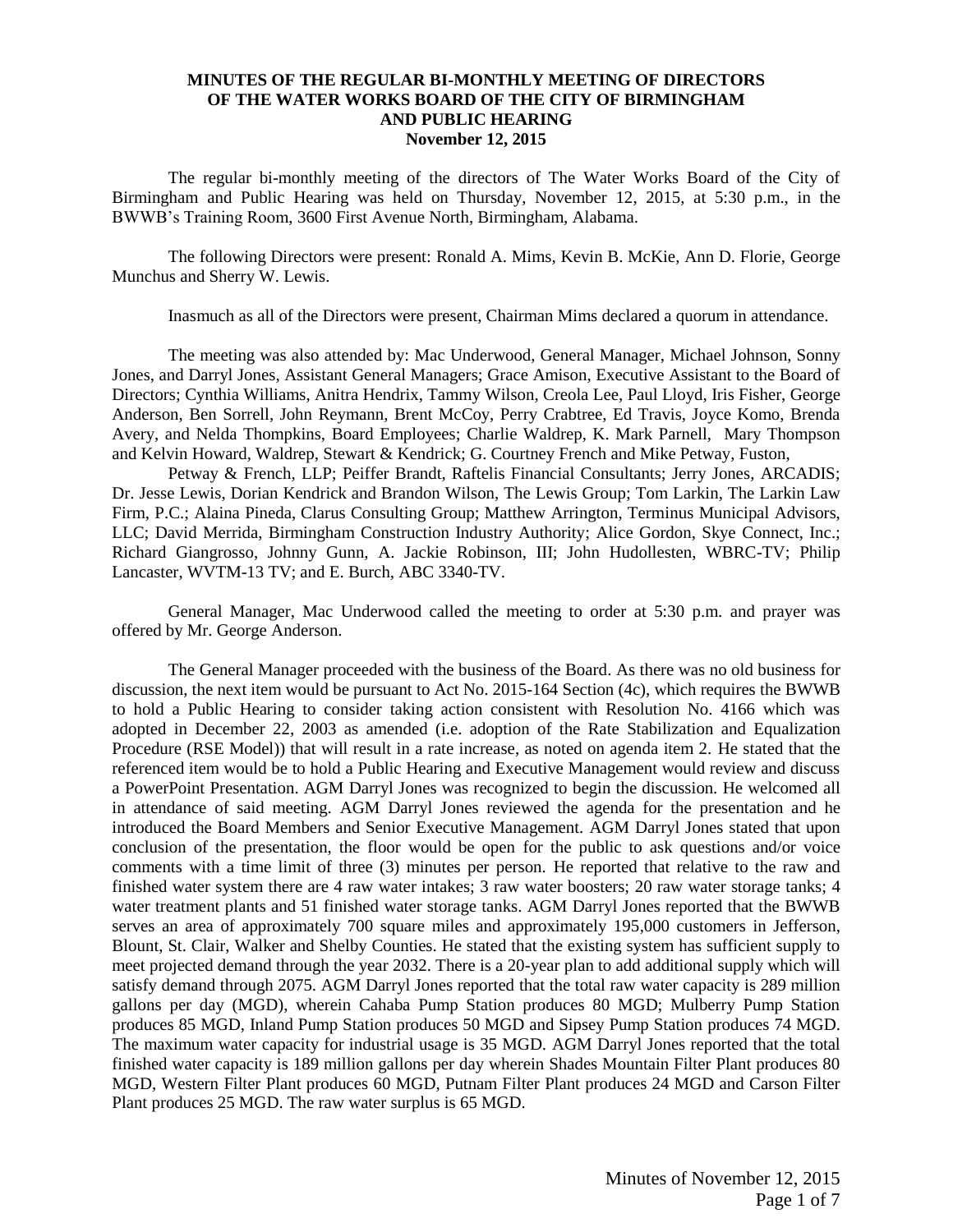Next, AGM Michael Johnson was recognized to discuss Effective Utility Management (EUM). He stated that the EUM attributes were adopted by the American Works Association. He stated that the BWWB manages its system within the EUM's framework. Ten of the noted attributes which are used by the BWWB indicates a well-run system. The referenced attributes are: Stakeholder Understanding and Support; Product Quality; Customer Satisfaction; Employee and Leadership Development; Operational Optimization; Financial Viability; Infrastructure Stability; Operational Resiliency; Community Sustainability and Water Resource Adequacy. Next, AGM Michael Johnson discussed the Board's financial policies. He gave a brief background of the Rate Stabilization and Equalization (RSE) Process. This policy helps ensure that rates are stable. He stated that the Board adopted the RSE Model in 2003, as amended. The RSE process requires annual updates to rates according to the RSE Model (based on the approved and capital improvement plan). Annual updates to the RSE Model are driven by maintaining operating results that are consistent with the RSE targets and minimums. The objective process would be to increase rates if there is a revenue deficit or if in any year the coverage levels are projected to fall below the RSE minimum. AGM Michael Johnson stated that rate adjustments are made so that the coverage is reset to the RSE target. He reported on the RSE Model and the RSE Targets. AGM Michael Johnson reviewed the BWWB's Financial Goals and Policies and he stated that the targets for rate increases are to keep them below the industry average of 5.5 percent. The rate increase for 2012, 2014 and 2015 was 3.9 percent and the increase for 2013 and 2016 is 4.9 percent. He stated that the goal is to maintain annual O&M increases less than 5 percent; and the goal is to have 25 percent of the Capital Budget funded from PAYGO by 2018. Doing so would reduce the borrowing cost for the BWWB. AGM Michael Johnson commented that the BWWB received strong bond ratings from the rating agencies. BWWB maintained an A rating by Standard & Poor's and Moody's in 2002. There was an upgrade in 2013 and in 2015, the BWWB was rated AA by Standard & Poor's and Aa2 by Moody's Investors. AGM Michael Johnson reviewed the proposed O&M Budget for 2016. He explained the budget process as there were individual department meetings, wherein each department manager along with key persons met with executive management, accounting and budget staff. A list of each department, their net budget totals for 2015 and 2016 and the variances are found on page 25 of the budget presentation. The value of the process was enhanced by month to month monitoring and meetings with managers to discuss the variances as well as control expenses. AGM Michael Johnson stated that the budget process was embraced by organizational leadership and he added that the key budget assumptions were to meet operational needs and to meet financial policy targets. The preliminary O&M total budget for 2016 is \$96,390,994.00 compared to a total budget of \$92,326,425.00. The difference is a 4.4 percent increase in operating cost for 2016. AGM Michael Johnson reviewed the 2016 rate increase drivers. Some of the drivers with additional costs are employee related expenses, license franchise fees, power, labor, transmission & distribution maintenance materials, other O&M expenses and chemical costs. There is projected revenue of approximately \$2,640,000.00 due to the drop in raw water consumption related to USX. The total budget impact including USX's downward revenue trend would be approximately \$7,000,000 million dollars. Following, AGM Michael Johnson addressed the demand for water. He stated that revenue requirements divided by customer demand equals water rates. AGM Michael Johnson reported on the BWWB's consumption trends for residential customers, non-residential customers and raw water customers. He reported that since 2007, there has been a decline in consumption for each category. The original projection for raw water in 2016 was approximately 8.6 million CCF's. Due to changes made by USX to use less water, the consumption reduced by approximately 3 million CCF's. AGM Michael Johnson stated that BWWB is not alone being municipal and industrial water use in the United States has declined in every 5-year period in the last three decades. He stated that the total budgeted consumption projection for 2016 for residential, non-residential and raw water customers is 38,090,000 ccf. The 2015 estimated actual consumption for each category is 37,780,000 ccf and the 2016 projected total consumption for each category is 35,250,000 ccf. AGM Michael Johnson reported on debt service coverage. He explained some reasons for the rate increase, which are as follows: revenues in 2015 are down slightly compared to budget; retail projections are slightly higher for 2016; Operating and Maintenance expenses are higher and rate increases are needed to meet financial requirements, maintain bond ratings as well as maintain adequate reserves. AGM Michael Johnson stated that the monthly impact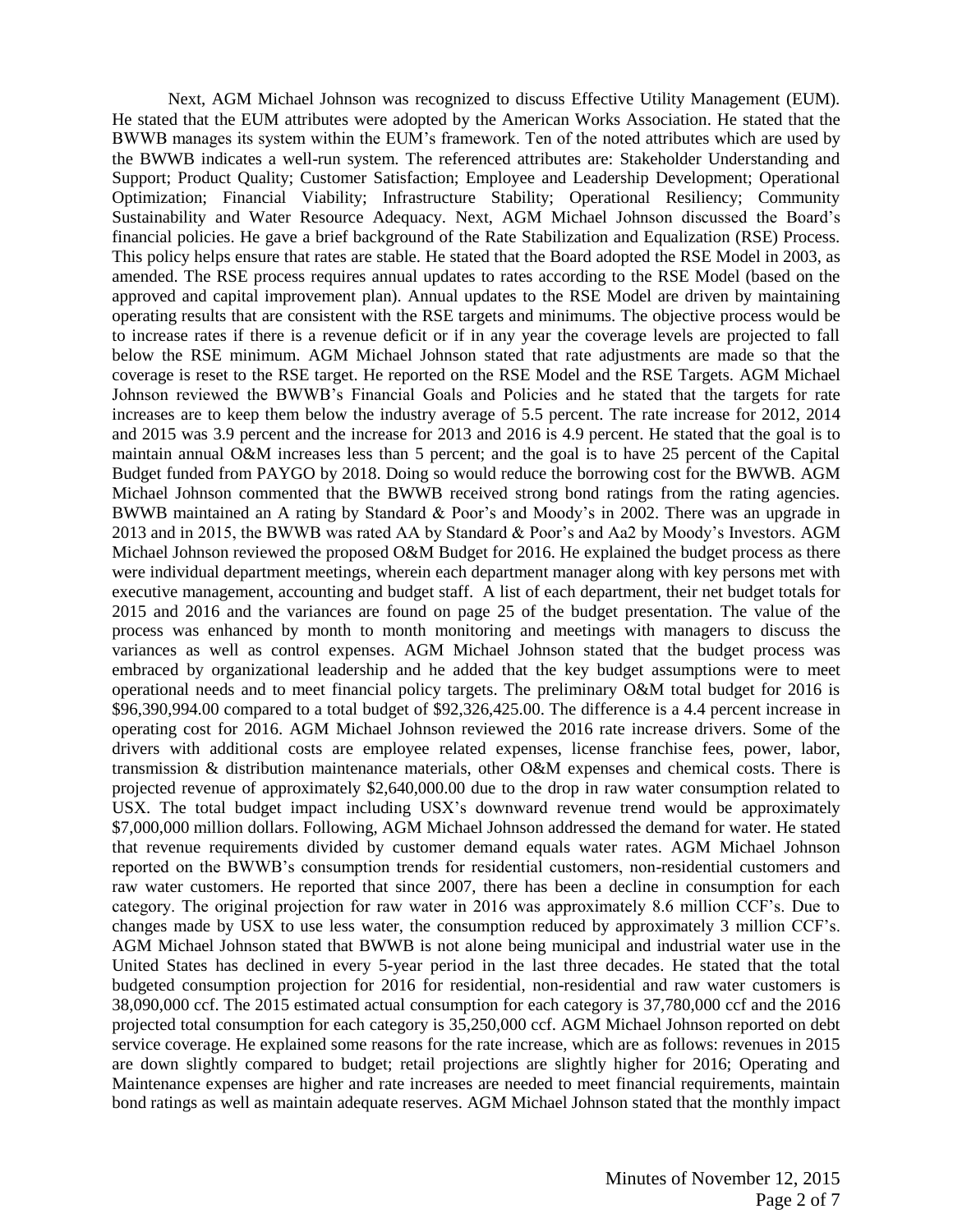of the proposed rate increase for customers using 4,500 gallons of water would result in an increase in their monthly bill of \$1.85 per month. The monthly impact for customers using 7,500 gallons of water per month would result in an increase of \$2.37 in their monthly bill.

Following, AGM Sonny Jones was recognized to present the Capital Improvement Plan. He stated that the Capital Improvement's Plan Mission is to assist the BWWB in providing the highest quality water at affordable prices. In order to do so, the strategic goals are to maintain existing assets at their peak levels; to install new assets and upgrade existing assets where there is financial justification and to position the system to meet all current and future water demands that promotes growth within the region. AGM Sonny Jones stated that the historical value of assets of the BWWB's system is in excess of \$1 billion dollars. The BWWB services and maintains 4 treatment plants; 45 distribution pump stations; 6,000 miles of distribution piping; over 200,000 customers; 51 distribution storage tanks; 48,000 valves; 13,500 hydrants and 5 dams. He reported on a history of the capital program from 2000 to current. In 2000, capital expenditures totaled \$11.8 million dollars compared to \$54.4 million dollars for 2015. The proposed total capital budget for 2016 is \$60,357,889.00. AGM Sonny Jones reported on the top five capital projects for 2016: SAP Implementation (Phase 2.0), Shades Mountain Filter Plant Improvements, Carson Loop – Phase 6C Pipeline, Lake Purdy Dam Rehabilitation & Spillway/Capacity Upgrades, and Western Filter Plant Electrical Upgrades. Other significant projects include replacement of existing mains and services, tank painting and rehabilitation, replacements and repairs of existing valves and hydrants; replacements and repairs of electrical systems, and replacements of meters/metering technology. AGM Sonny Jones stated that the BWWB spent approximately \$2 million dollars on main replacements in 2000. He stated that the estimated spend for main replacements for 2015 is \$14 million dollars. AGM Sonny Jones stated that over the next 5-years, the goal is to remove the remaining 3,000 miles of galvanized steel from the system.

Next, AGM Michael Johnson was recognized to report on some testaments to success for the BWWB. He stated that some of the awards received by the BWWB include the "Sustainable Water Utility Management Award", the "Directors Award", the "Excellence Award", the "Optimized Plant Award", and the "Training Magazine's Top 125 Award". AGM Michael Johnson reviewed the rating agency acknowledgements from Moody's and Standard & Poor's. (a copy of the presentation is on file in Diligent Boardbooks).

Following, the General Manager thanked the citizens for attending today's meeting. He informed the public that comment sheets were located in the back of the room. He asked that persons with questions or concerns fill out one of the sheets as management would contact them if their questions were not answered during the meeting. The General Manager opened the floor to the public. Director Munchus asked management to revisit page 19 of the presentation. Being the goal is to reach 25 percent of the Capital Budget funded via PAYGO by 2018, he inquired of the projected rate increase for 2017 and 2018. The General Manager responded that the projected rate increases for 2017 and 2018 are 3.9 percent. Director Munchus suggested that staff inform the public of the future projected rate increase as some senior citizens could plan to budget for the increases.

Next, Mr. Johnny Gunn was recognized for questions and/or comments. Mr. Gunn informed the meeting body that he is a resident of the Ensley Community. He stated that he receives water from the Western Filter Plant. Mr. Gunn stated that he and some other residents in his community would like to know the reasons for the high rate increases. He voiced concern as he stated that most of the residents in the referenced community are senior citizens on fixed incomes. He also voiced concern regarding cuts to the summer school program. The General Manager responded as he reiterated part of the presentation reviewed by AGM Michael Johnson. The General Manager stated that there were a number of large O&M expense drivers with healthcare being the largest. He stated that the cost of power was up due to an increase from Alabama Power. Another increase in power is expected from Alabama Power for 2016 which requires the BWWB to increase rates as well. The General Manager stated that overall the BWWB has an additional O&M expense of approximately \$4.5 million dollars in the proposed budget which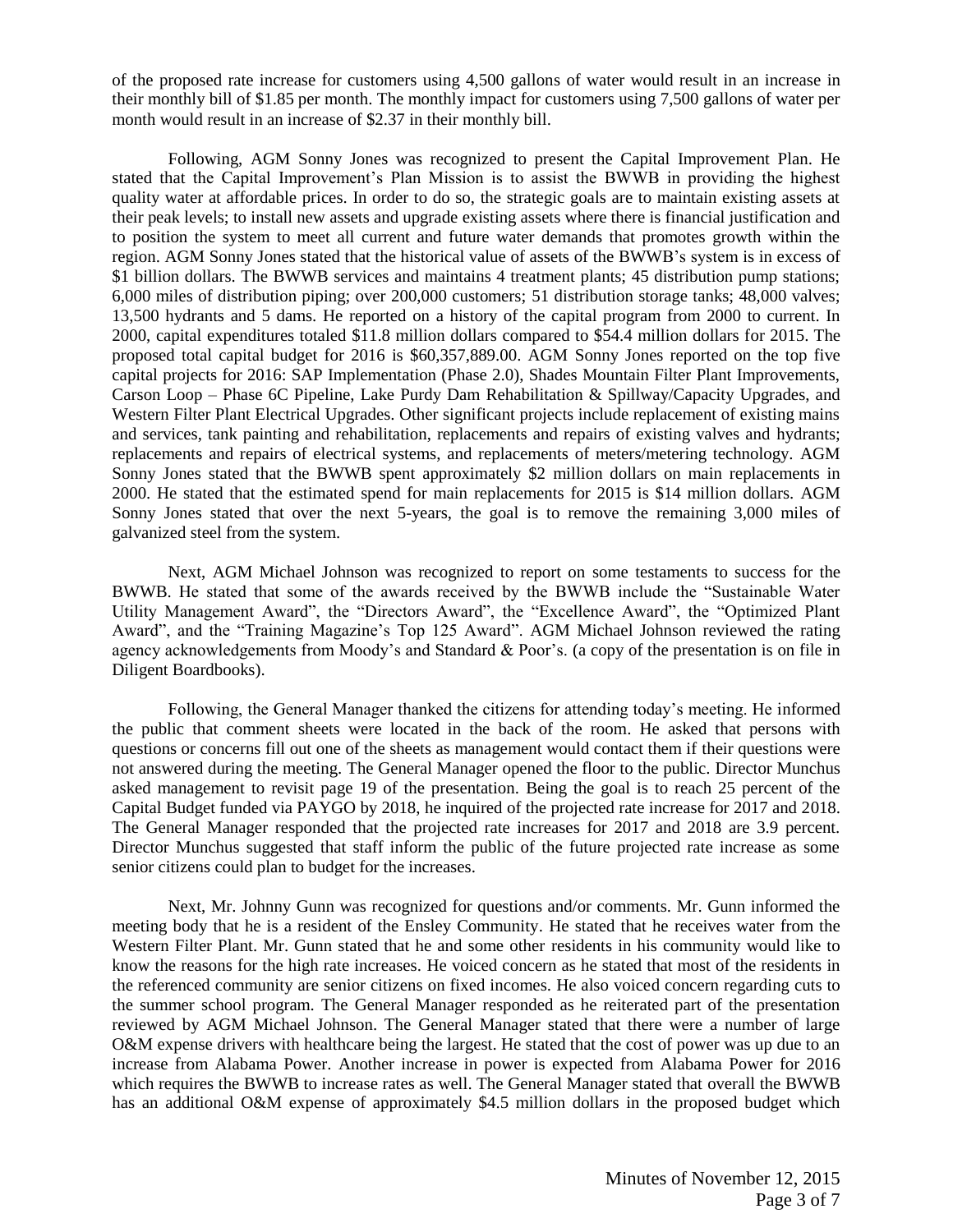contributes to the need for a rate increase. Also, there has been a reduction of approximately \$2.6 million dollars in revenue due to the decline in consumption. The General Manager stated that the original plan was to increase rates by 3.9 percent for 2016; however, due to unexpected circumstances the projected increase is higher. The General Manager stated that management would be willing to speak with citizens if additional is needed.

Director Lewis voiced various concerns with the proposed budget. She stated that said budget was accepted by three (3) board members as she and Director Munchus were not present on October 21, 2015, wherein the proposed budget was accepted. Director Lewis voiced concerns over cutting the summer school program as it affects children. She stated that the Young Water Ambassadors Program was started by the late Mr. Anthony L. Barnes and it is a program that is needed in the community. She voiced concern regarding a retreat scheduled for December 4, 2015 that would cost the Board approximately \$20,000.00 dollars, which she would not be attending. Director Lewis voiced concern regarding the proposed healthcare cost for 2016; she voiced concern regarding the proposed rate increase and concern regarding pay raises for employees. Director Lewis stated that she hoped the Board would reconsider cutting the school program and re-consider the scheduled retreat.

Director Munchus commented that issues regarding the budget were still open for discussion being the budget was not on the current agenda requesting approval. He thanked Director Lewis for her comments. Director Munchus stated that he felt the Board could find a way to prevent cutting the summer school program as it is offered to students within areas serviced by the BWWB. He stated that there was no reason to assume the referenced program would be cut being it was not imminent. The General Manager commented that the proposed budget was presented with two options relative to the summer school programs. One option was to fund the entire school program of 100 students and the second option was to fund half of the school program of 50 students. He stated that both options were discussed and reviewed during the Informational Board of Directors' Meeting held on October 21, 2015. Staff searched for other companies that fund 100 students for their summer school program; however, none were located. The General Manager stated that cutting the summer program to fund 50 students is more than similar programs funded in Jefferson County. He stated that the BWWB would still provide services to the community by funding the program for 50 students, 5 to 6 teachers along with 6 to 7 college students. As discussion continued relative to others areas in the budget, the General Manager stated cuts were made in consultants cost as well as other areas. He stated that collectively, all cuts made allowed management to reduce the projected rate increases from 6.6 percent to 4.9 percent. Subsequently, brief closing remarks were offered by some of the Directors.

Following, the General Manager proceeded with the agenda and he reviewed agenda item 3, requesting the Board to approve minutes of the Regular Board of Directors' Meeting held September 30, 2015, as noted on the agenda. He stated that management recommends approval of said item. Subsequently, a motion was made and seconded and the following resolution was adopted:

"BE IT RESOLVED By The Water Works Board of the City of Birmingham ("the Board"), on a motion duly made by Mr. George Munchus and seconded by Mrs. Ann D. Florie, that the Board hereby approves minutes of Board of Directors' Meeting held on September 30, 2015. Resolution No. 7027 is hereby adopted by unanimous vote."

\* \* \* \* \* \* \* \* \* \* \* \* \* \* \* \* \* \* \* \* \* \*

The next item was a request to approve payment of the following invoices. The General Manager reviewed said items as noted on agenda items 5.1 through 5.9. He stated that staff has reviewed the referenced invoices and recommends approval. Subsequently, a motion was made and seconded and the following resolution was adopted: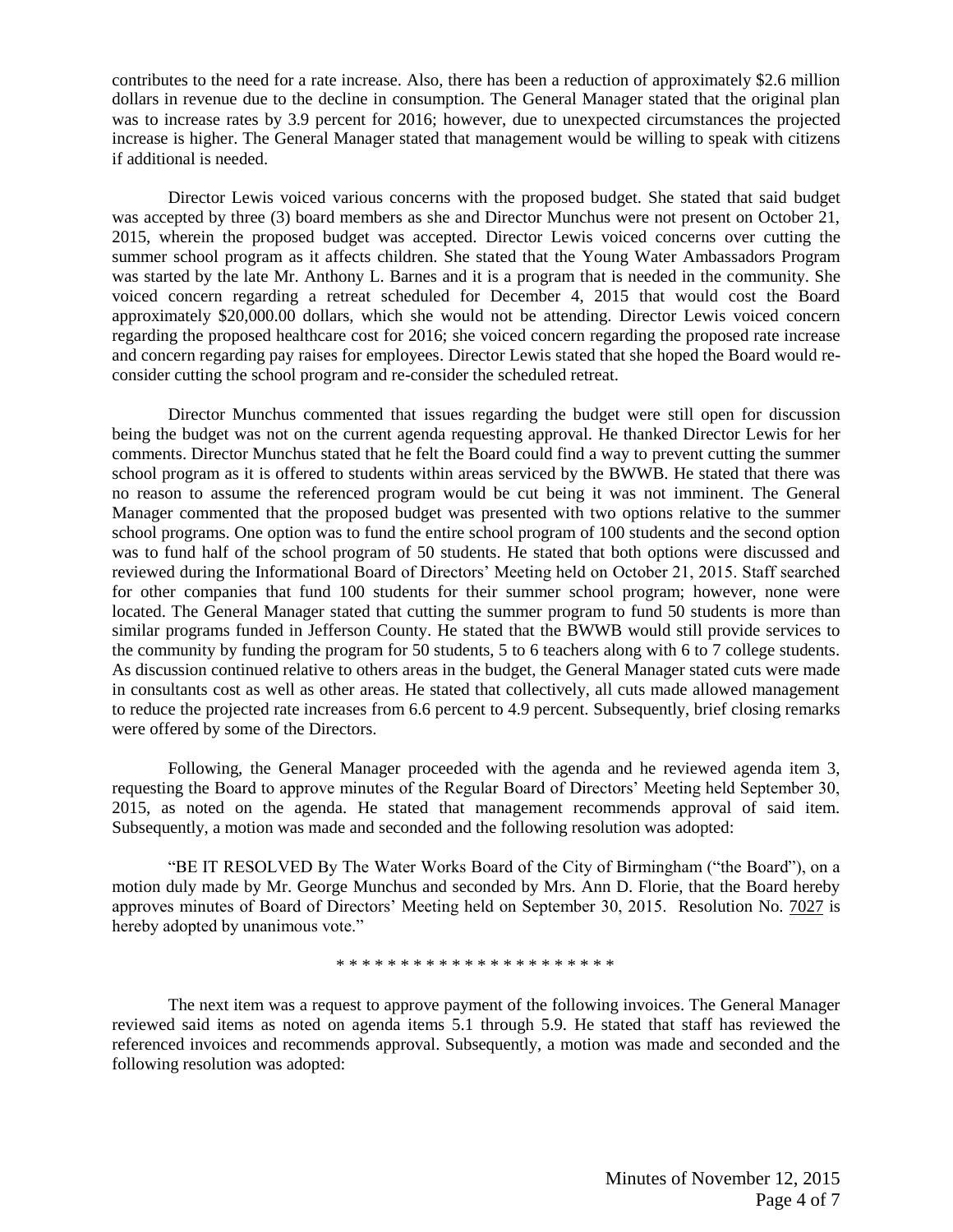"BE IT RESOLVED By The Water Works Board of the City of Birmingham ("the Board"), on a motion duly made by Mr. George Munchus and seconded by Mr. Kevin B. McKie, that the Board hereby authorizes staff to execute payments to the following:

| 4.1 | Carl Dalton NeSmith Jr., LLC<br>For retainer for November 2015                                                   | 500.00         |
|-----|------------------------------------------------------------------------------------------------------------------|----------------|
| 4.2 | Dominick Feld Hyde, P.C.<br>For professional services rendered for work performed<br>September 29, 2015          | 469.80         |
| 4.3 | Birmingham Construction Industry Authority, Inc.<br>For professional services rendered for November 2015         | 2,000.00<br>S  |
| 4.4 | Volkert, Inc.<br>For professional services rendered for October 2015                                             | 2,380.00       |
| 4.5 | Terminus Municipal Advisors, LLC<br>For professional services rendered for October 2015                          | 6,500.00<br>\$ |
| 4.6 | Fine Geddie & Associates, LLC<br>For professional services rendered for November 2015                            | \$10,000.00    |
| 4.7 | Fuston, Petway & French, LLP<br>For professional services rendered for September 14, 2015 -<br>October 301, 2015 | \$11,400.00    |
| 4.8 | Raftelis Financial Consultants, Inc.<br>For professional services rendered for September 2015                    | \$11,407.50    |
| 4.9 | The Lewis Group<br>For professional services rendered for October 2015                                           | \$25,000.00    |
|     |                                                                                                                  |                |

Resolution No.7029 is hereby adopted by unanimous vote."

\* \* \* \* \* \* \* \* \* \* \* \* \* \* \* \* \* \* \* \* \* \*

The next agenda item was a request to award bid to TMI Coatings, the lowest responsible and responsive bidder, for tank blasting, painting and modifications to the Homewood Surge Tank, at an outof-pocket cost to the Board of \$489,800.00, as noted on agenda item 6. The General Manager stated that staff reviewed said item and recommends approval. Subsequently, a motion was made and seconded and the following resolution was adopted:

"BE IT RESOLVED By The Water Works Board of the City of Birmingham ("the Board"), on a motion duly made by Mr. George Munchus and seconded by Mr. Kevin B. McKie, that the Board hereby authorizes staff to award bid to TMI Coatings, the only responsible and responsive bidder, for blasting, painting and modifications to the Homewood Surge Tank, at an out-of-pocket cost to the Board of \$489,800.00. Resolution No.7030 is hereby adopted by unanimous vote."

\* \* \* \* \* \* \* \* \* \* \* \* \* \* \* \* \* \* \* \* \* \*

The next item was a request to approve expenditures with Eaton Corporation, a sole source provider, to provide for the supply and installation of goods and services to upgrade the electrical system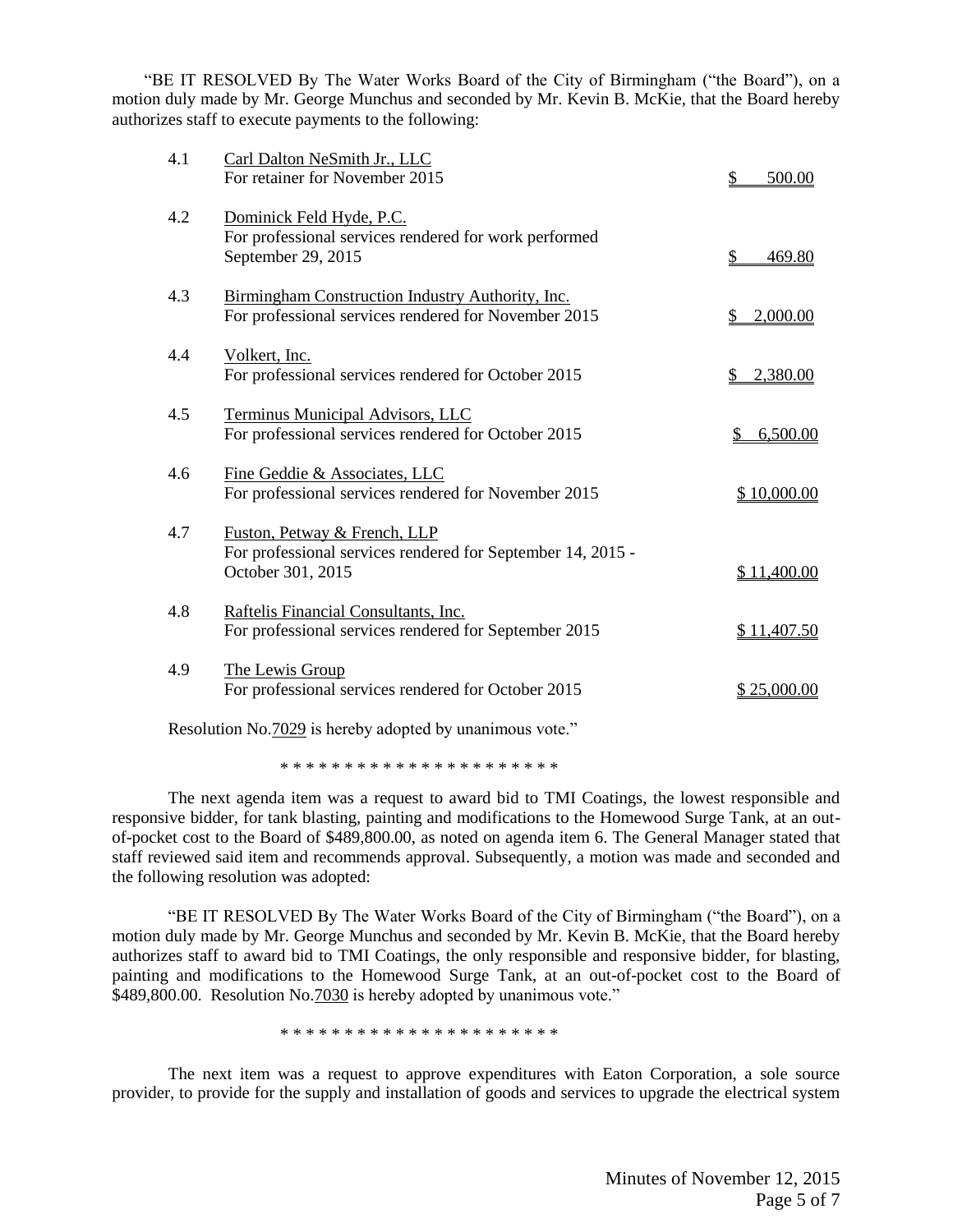at Roebuck Pumping Station at an out of-pocket cost to the Board of \$\$328,026.00; and to authorize the General Manager and/or the Assistant General Manager to accept a supply agreement from said company, As noted on agenda item 7. [NOTE: This expenditure is exempt from bidding under the Alabama Competitive Bid Law because it is a sole source provider.] Subsequently, a motion was made and seconded and the following resolution was adopted:

"BE IT RESOLVED By The Water Works Board of the City of Birmingham ("the Board"), on a motion duly made by Mr. George Munchus and seconded by Mrs. Ann D. Florie, that the Board hereby approves expenditures with Eaton Corporation, a sole source provider, to provide for the supply and installation of goods and services to upgrade the electrical system at Roebuck Pumping Station at an outof-pocket cost to the Board of \$328,026.00; and to authorize the General Manager and/or the Assistant General Manager to accept a Supply Agreement from said corporation. [NOTE: This expenditure is exempt from bidding under the Alabama Competitive Bid Law because it is a sole source provider.] Resolution No. 7031 is hereby adopted by unanimous vote".

\* \* \* \* \* \* \* \* \* \* \* \* \* \* \* \* \* \* \* \* \* \* \* \*

The next item was a request to approve and authorize the General Manager and/or Assistant General Manager to accept Amendment No. 2 End User License Agreement with CoreLogic Spatial Solutions, formerly known as First American Spatial Solutions, a sole source provider, for a three-year annual license maintenance agreement for use of Geographic Information Parcel Data and base maps for the Board's entire service area and beyond at a total out-of-pocket cost to the Board of \$42,990.00, as noted on agenda item 8. [NOTE: This expenditure is exempt from bidding under the Alabama Competitive Bid Law because it is a sole source provider]. The General Manager stated that management recommends approval of said item. Subsequently, a motion was made and seconded and the following resolution was adopted:

"BE IT RESOLVED By The Water Works Board of the City of Birmingham ("the Board"), on a motion duly made by Mr. Kevin B. McKie and seconded by Mrs. Ann D. Florie, that the Board hereby authorizes the General Manager and/or Assistant General Manager to accept Amendment No. 2 to End User License Agreement with CoreLogic Spatial Solutions, formerly known as First American Spatial Solutions, a sole source provider, for a three-year annual license maintenance agreement for use of Geographic Information System Parcel Data and base maps for the Board's entire service area and beyond at a total out-of-pocket cost to the Board of \$42, 990.00. [NOTE: This expenditure is exempt from bidding under the Alabama Competitive Bid Law because it is a sole source provider.] Resolution No. 7032 is hereby adopted by unanimous vote."

\* \* \* \* \* \* \* \* \* \* \* \* \* \* \* \* \* \* \* \* \* \* \* \*

Under other business, Board Attorney G. Courtney French requested the Board to enter into an Executive Session to discuss pending litigation. Subsequently, a motion was duly made and seconded and the following resolution was adopted:

"BE IT RESOLVED By The Water Works Board of the City of Birmingham ("the Board"), on a motion duly made by Mr. George Munchus and seconded by Mr. Kevin B. McKie, that the Board hereby approves an Executive Session to discuss threatening litigation. Resolution No.7033 is hereby adopted by unanimous vote."

\* \* \* \* \* \* \* \* \* \* \* \* \* \* \* \* \* \* \* \* \* \* \* \*

At 6:50 p.m. the General Manager and the Board's Attorneys entered in an Executive Session. At 7:00 p.m. a motion was made and seconded to adjourn the Executive Session and the meeting reopened.